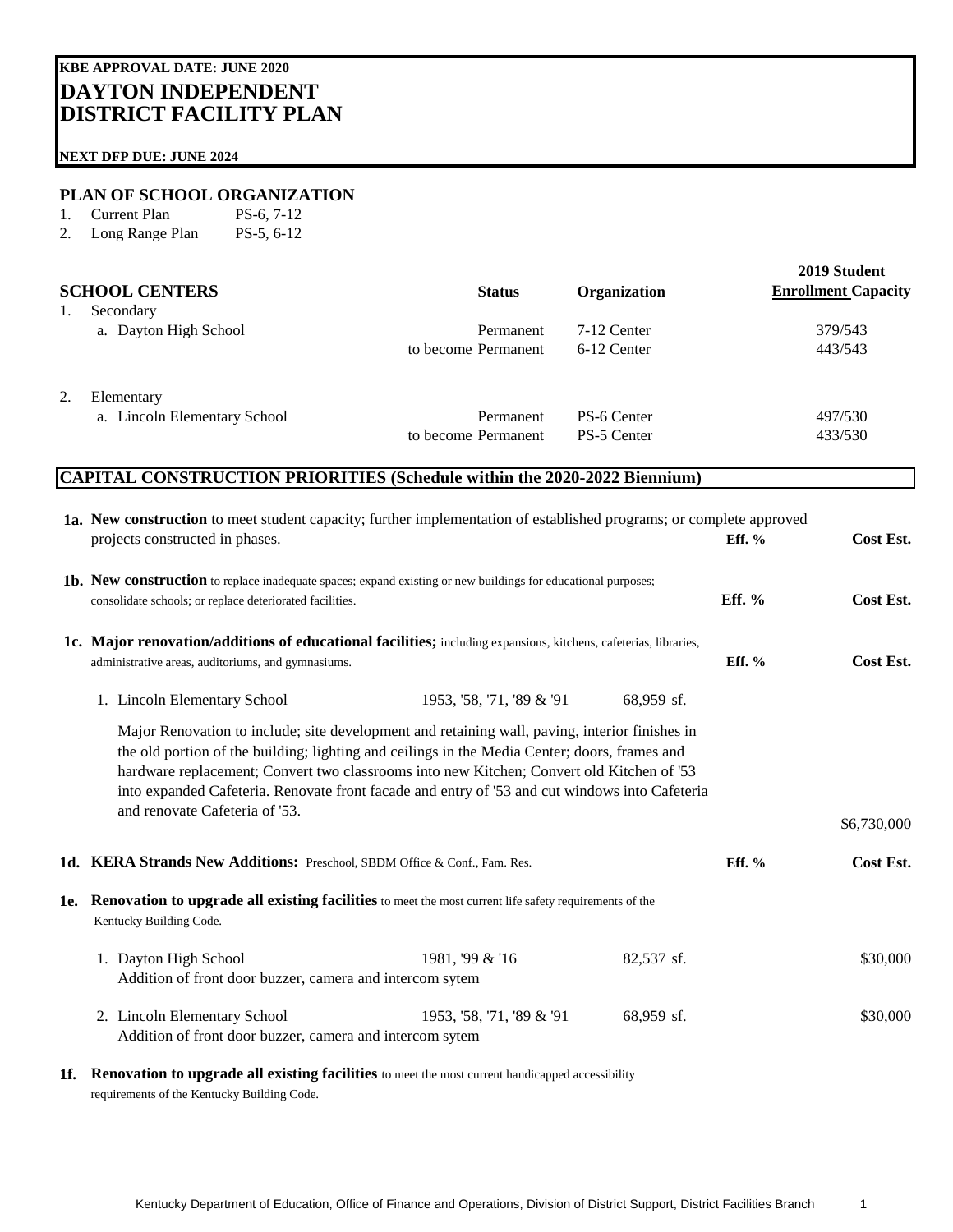## **CAPITAL CONSTRUCTION PRIORITIES (Schedule after the 2020-2022 Biennium)**

|     | 2a. New construction to meet student capacity; further implementation of established programs; or complete approved<br>projects constructed in phases.                                                                                                                                                                                                                                                                                                                                                                              |                            |            | Eff. $%$  | Cost Est.   |  |
|-----|-------------------------------------------------------------------------------------------------------------------------------------------------------------------------------------------------------------------------------------------------------------------------------------------------------------------------------------------------------------------------------------------------------------------------------------------------------------------------------------------------------------------------------------|----------------------------|------------|-----------|-------------|--|
|     | <b>2b.</b> New construction to replace inadequate spaces; expand existing or new buildings for educational purposes;<br>consolidate schools; or replace deteriorated facilities.                                                                                                                                                                                                                                                                                                                                                    |                            | Eff. %     | Cost Est. |             |  |
|     | 2c. Major renovation/additions of educational facilities; including expansions, kitchens, cafeterias, libraries,<br>administrative areas, auditoriums, and gymnasiums.                                                                                                                                                                                                                                                                                                                                                              |                            |            | Eff. %    | Cost Est.   |  |
|     | 1. Dayton High School                                                                                                                                                                                                                                                                                                                                                                                                                                                                                                               | 1981, '99 & '16            | 82,537 sf. |           |             |  |
|     | 1981 BUILDING SECTION: Major Renovation of existing office area to create Special<br>Education Self-Contained Unit, (2) Special Education Resource Classrooms and renovate two<br>undersized Middle School Science Classrooms into Science Lecture Lab. Painting; replace<br>classroom windows; new flooring in miscellaneous classrooms; heat pump replacement;<br>Renovation of the kitchen and cafeteria into a food court concept. Convert old office to<br>Guidance. Site paving and circulation improvements; finish upgrades |                            |            |           |             |  |
|     |                                                                                                                                                                                                                                                                                                                                                                                                                                                                                                                                     |                            |            |           | \$5,000,000 |  |
|     | Purchase adjacent property to construct the proposed additions                                                                                                                                                                                                                                                                                                                                                                                                                                                                      |                            |            |           | \$250,000   |  |
|     | Construct:<br>Auditorium<br>$\mathbf{1}$                                                                                                                                                                                                                                                                                                                                                                                                                                                                                            | 2,589 sf.                  | 2,589 sf.  | 68%       | \$968,362   |  |
|     | 1999 BUILDING SECTION: Renovation to include; HVAC                                                                                                                                                                                                                                                                                                                                                                                                                                                                                  |                            |            |           | \$30,000    |  |
|     | 2d. KERA Strands New Additions: Preschool, SBDM Office & Conf., Fam. Res.                                                                                                                                                                                                                                                                                                                                                                                                                                                           |                            |            | Eff. %    | Cost Est.   |  |
|     | 1. Dayton High School<br>Upgrade KETS data system.                                                                                                                                                                                                                                                                                                                                                                                                                                                                                  | 1982 & '99                 | 82,537 sf  |           | \$200,000   |  |
|     | 2e. Renovation to upgrade all existing facilities to meet the most current life safety requirements of the<br>Kentucky Building Code.                                                                                                                                                                                                                                                                                                                                                                                               |                            |            |           |             |  |
|     | 1. Dayton High School<br>Major Renovation to include; Fire alarm system upgrades and annunciation systems; additional<br>front door cameras with buzzer to replace existing                                                                                                                                                                                                                                                                                                                                                         | 1982 & '99                 | 82,537 sf  |           | \$400,000   |  |
|     | 2. Lincoln Elementary School<br>Major Renovation to include; existing fire suppression system upgrade; additional front door<br>cameras with buzzer to replace existing                                                                                                                                                                                                                                                                                                                                                             | 1953, '58, '71, '89, & '91 | 68,947 sf  |           | \$450,000   |  |
| 2f. | Renovation to upgrade all existing facilities to meet the most current handicapped accessibility<br>requirements of the Kentucky Building Code.                                                                                                                                                                                                                                                                                                                                                                                     |                            |            |           |             |  |
|     | 1. Lincoln Elementary School<br>Major Renovation to include; ADA accessibility handrails at stairs, lever trim hardware;<br>existing elevator replacement                                                                                                                                                                                                                                                                                                                                                                           | 1953, '58, '71, '89, & '91 | 68,947 sf  |           | \$300,000   |  |
|     | 2. Dayton High School<br>Major Renovation to include; ADA upgrades including handrails and lever trim hardware                                                                                                                                                                                                                                                                                                                                                                                                                      | 1981, '99 & '16            | 82,537 sf. |           | \$150,000   |  |